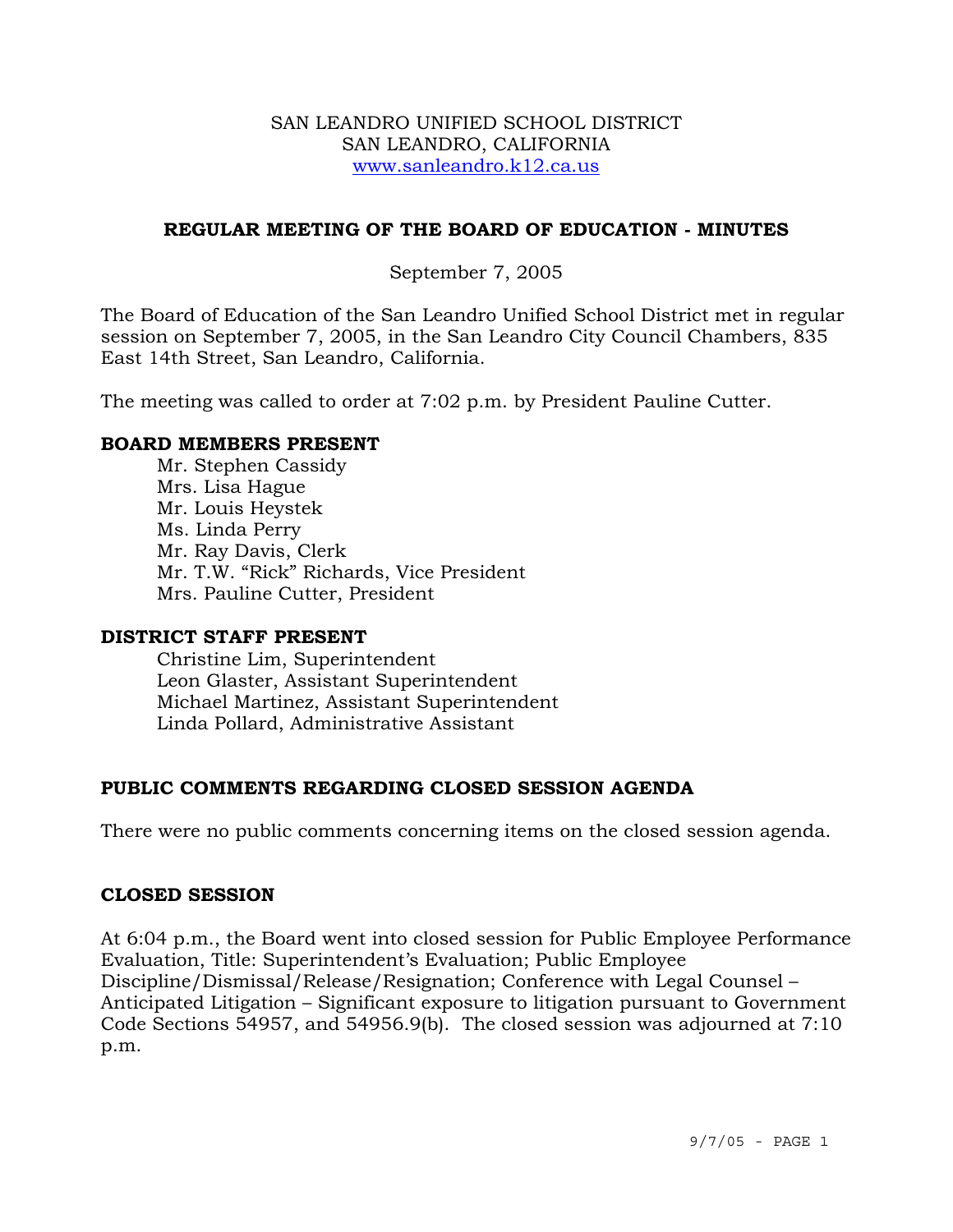The Board returned to open session at 7:15 p.m. with the Pledge of Allegiance to the Flag led by Michael Murphy, Director of Facilities and Operations. President Cutter said the Board had been in closed session and no action was taken.

# **APPROVAL OF AGENDA**

On a motion made by Mr. Richards and seconded by Mr. Davis, the Board approved the agenda for the regular meeting of September 7, 2005 by a 7-0 vote.

**REPORTS** Student Representatives' Reports – San Leandro High School student representative, Alison Zhao, updated the Board on the beginning of school activities including a Welcome Back Rally at lunch; school-wide "change" drive for the victims of hurricane Katrina for the next two weeks – a signed poster with decorated band- aids will be sent to New Orleans or Mississippi, then after the initial drive, students are thinking of adopting families who have moved to San Francisco and will send clothing and toiletries; Hello Dance, Sept. 16; freshmen elections; Pirate football and girls' tennis began their season; California Exit Exam (CAHSEE) will be given to all eleventh and twelfth graders that need to pass for graduation. The new activities director, Nancy Boissevain, was introduced.

> Regarding donations for the hurricane victims, Mr. Cassidy asked if the District was doing anything whereby Board members could make a donation. Superintendent Lim said that the schools were collecting at each of their sites, with the District setting up a special fund designated for this purpose. She will let the Board know when they can send in their donations.

# **PRESENTATIONS**

\* Certificates of Commendation were presented to the Summer Site Preparation Team: Michael Murphy, Director of Facilities and Operations, Billy Campbell, Summer Lead Custodian, and Dan Herrera, former Vice Principal at San Leandro High School for their outstanding support and achievement in preparing the sites for the new school year.

 Superintendent Lim thanked the team for planting the "seeds of a good program that the District will want to implement in the future."

\* Certificate of Commendation was presented to Chris Miller for all of her work coordinating the San Leandro Scholarship Foundation Awards Night. Although Ms. Miller was unable to be at the Board meeting to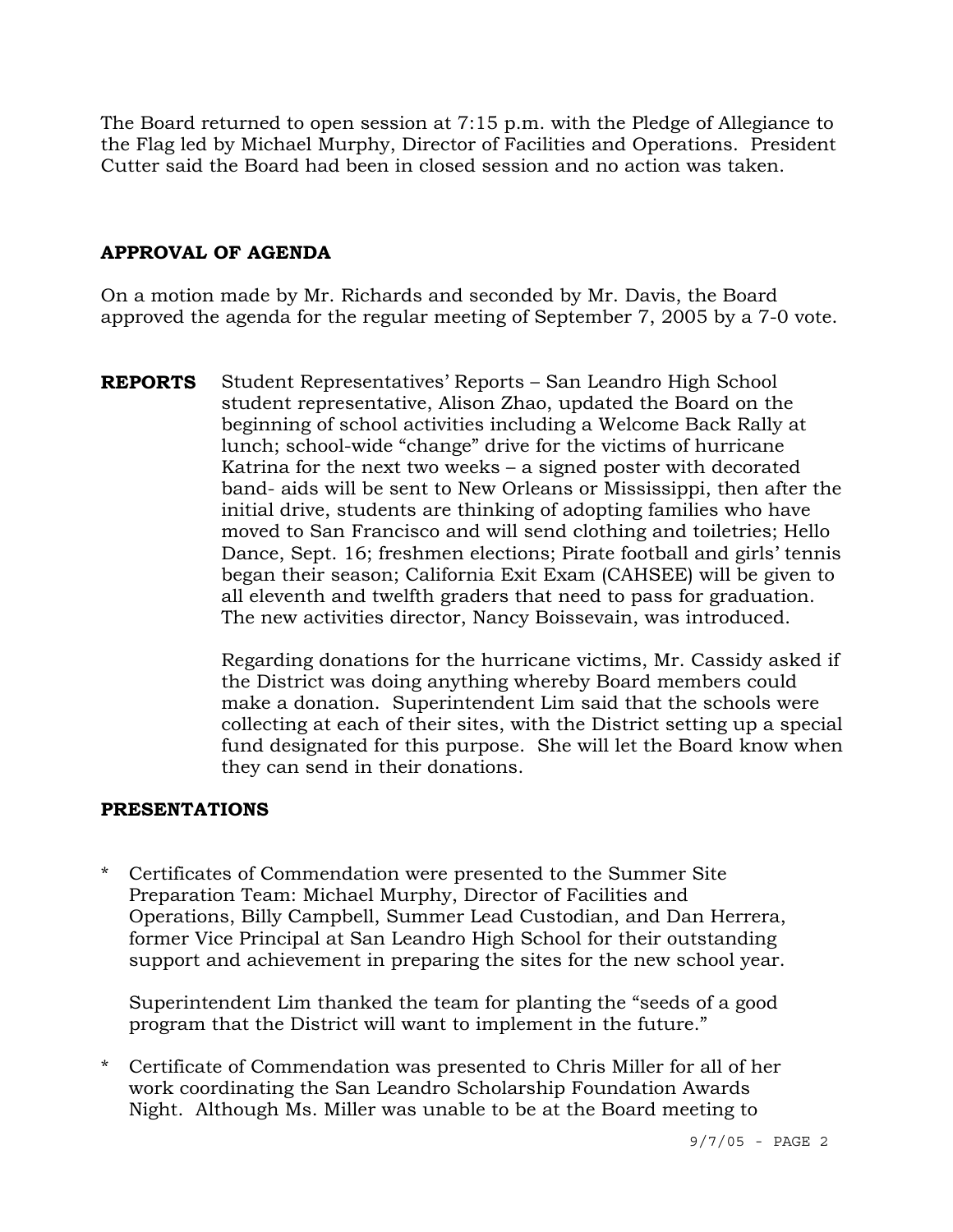accept the award, President Cutter congratulated her, adding that so many students have benefited because of her leadership.

- \* Certificates of Commendation were presented to Claire McKean, Stephanie Jones, Chris Miller, JoEllen Thompson, Maria Carvalho, Helen Cardana, Pam Costales, Nancy Cutter, and Diane Palomino for all of their hard work and preparation during student registration for the 2005-2006 school year.
- \* Wendy Ponder, Assistant Director of Categorical Programs and Debbie Wong, Director of Curriculum, presented an overview of the District's English Learner Master Plan. Ms. Ponder noted that Spanish versions of the handout were available as the law requires that districts with 15% or more families speaking another language, materials need to be translated in that language and 25% of our District families are Spanish speaking. She explained that this would be the first of a series of presentations on the English Learners' Program. Tonight's presentation would be an expanded review of the presentation given two years ago; "data" would be presented at the Sept. 20 Board meeting; and later on there would be a presentation focusing on the bilingual program and data, which is a sub section of the EL programs.

 Highlights included legal requirements, District profile, initial identification and placement of students, parental exception waivers, instructional programs, reclassification, parent advisory committees, special needs, funding, evaluation and accountability.

 Ms. Ponder explained that the District's English Learner Master Plan builds the capacity and understanding to deliver programs for the needs of our English Learners; and addresses the impacts of language and culture on education; in addition to providing the leadership, building the will, and creating the attitudes so that educators welcome and embrace English Learners; creating the structures that support learning for English Learners; and building accountability and ownership for serving English Learners in the life of our schools and districts.

 Once the assessment process has been completed, Ms. Ponder said that students are either identified fluent, and receive no services, or identified as English Learners and according to their level are placed in a Structured English Immersion Program for beginners, or English Language Mainstream Program, for intermediate, early advanced, or advanced students; after 30 days, the parents can waive out of those programs, and the students enter a K-5 Alternative Parent Waivered Bilingual Program which is offered at Wilson, Jefferson, and Washington.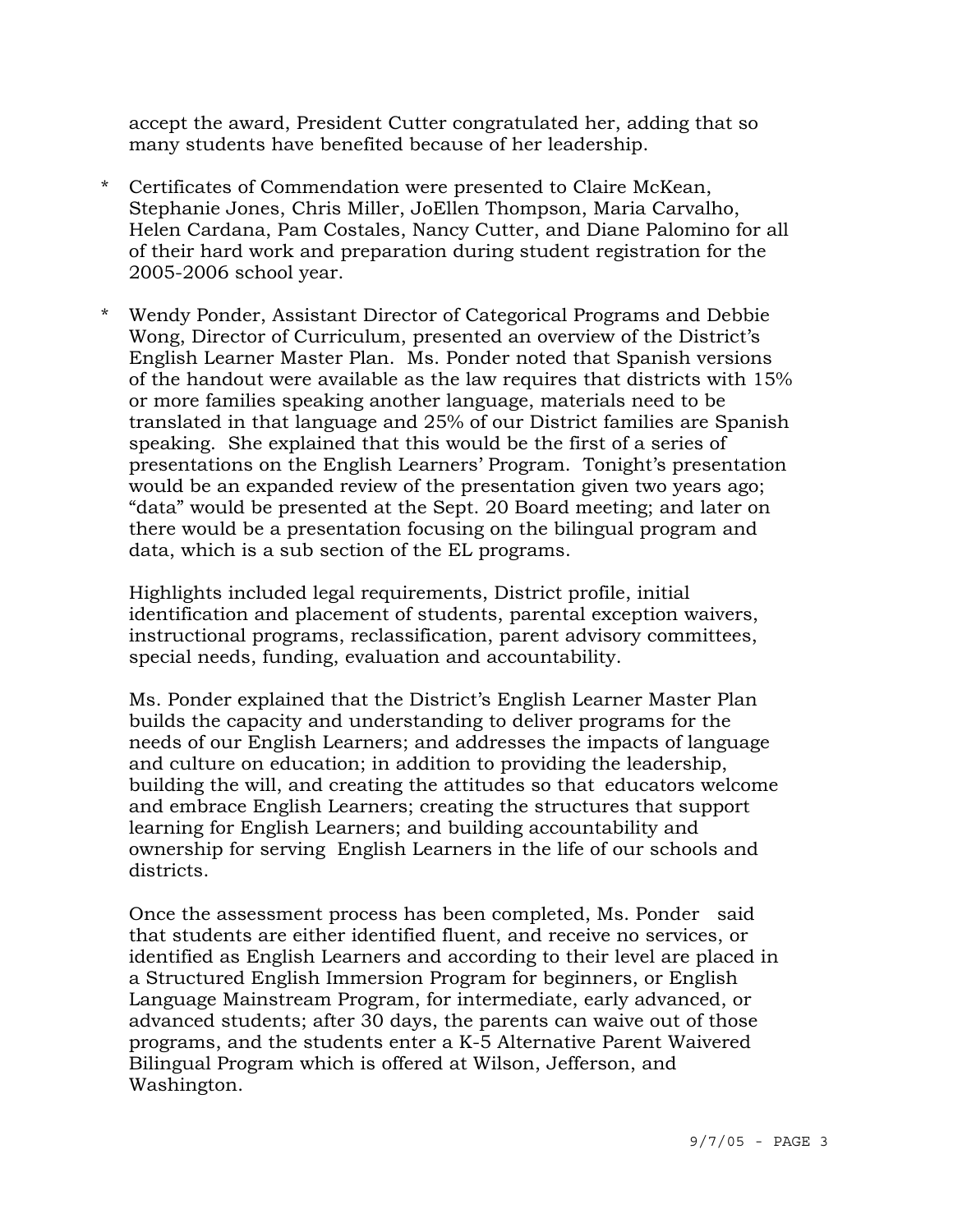The District also provides English Language Development, and access to core curriculum for all English Learners and if students are not receiving full access to the core curriculum, a "catch up plan" must be implemented.

 The District has two parent advisory committees: The English Learner Advisory Committee (ELAC) advises the school principal and staff of the school plan for EL's, along with making parents aware of the importance of regular school attendance; the District English Learner Advisory Committee (DLAC) advises the District and the Board on such matters as the English Learner Master Plan, needs assessment (school by school); District goals and objectives for ELs; parent notification letters; and waiver requests.

Debbie Wong continued, noting that there are many required regulations to operate our English Learners program and in 2003-04, San Leandro High School had a state Coordinate Compliance Review (CCR) and was found to be compliant in all areas except for not establishing a functioning ELAC, which has subsequently been resolved. Another recommendation was that additional SDAIE training was needed at the secondary sites.

Ms. Wong said as part of the continuing journey, additional effort will be made to continue to gather and analyze EL data; make informed program decisions based on data; develop ongoing ELD benchmark assessments; and develop program to serve English Learners in Special Education as well as continuing student achievement coaching at all elementary sites; Sheltered Instruction Observation Protocol (SIOP) training for teachers and principals; implementation of new supplemental ELD adoption; ongoing program meetings with bilingual school principals; and monitoring EL Master Plan program components for compliance.

Ms. Wong said that it's the hope of the DELAC parents that the adults in the school district be proud of their children for learning two languages at such a young age, and believe that their children can and will meet high academic expectations.

In the words of Cesasr Chavez and the catchphrase of the DLAC parents, Ms. Ponder echoed: "*Si se puede. Yes you can."*

The Board thanked staff for the in depth presentation.

Mrs. Hague asked if new hires are required to be CLAD certified, and what specific strategies had been implemented to assist English Learners in passing the high school exit exam (CAHSEE). Ms. Ponder said that for the past three years, all new hires have had to be CLAD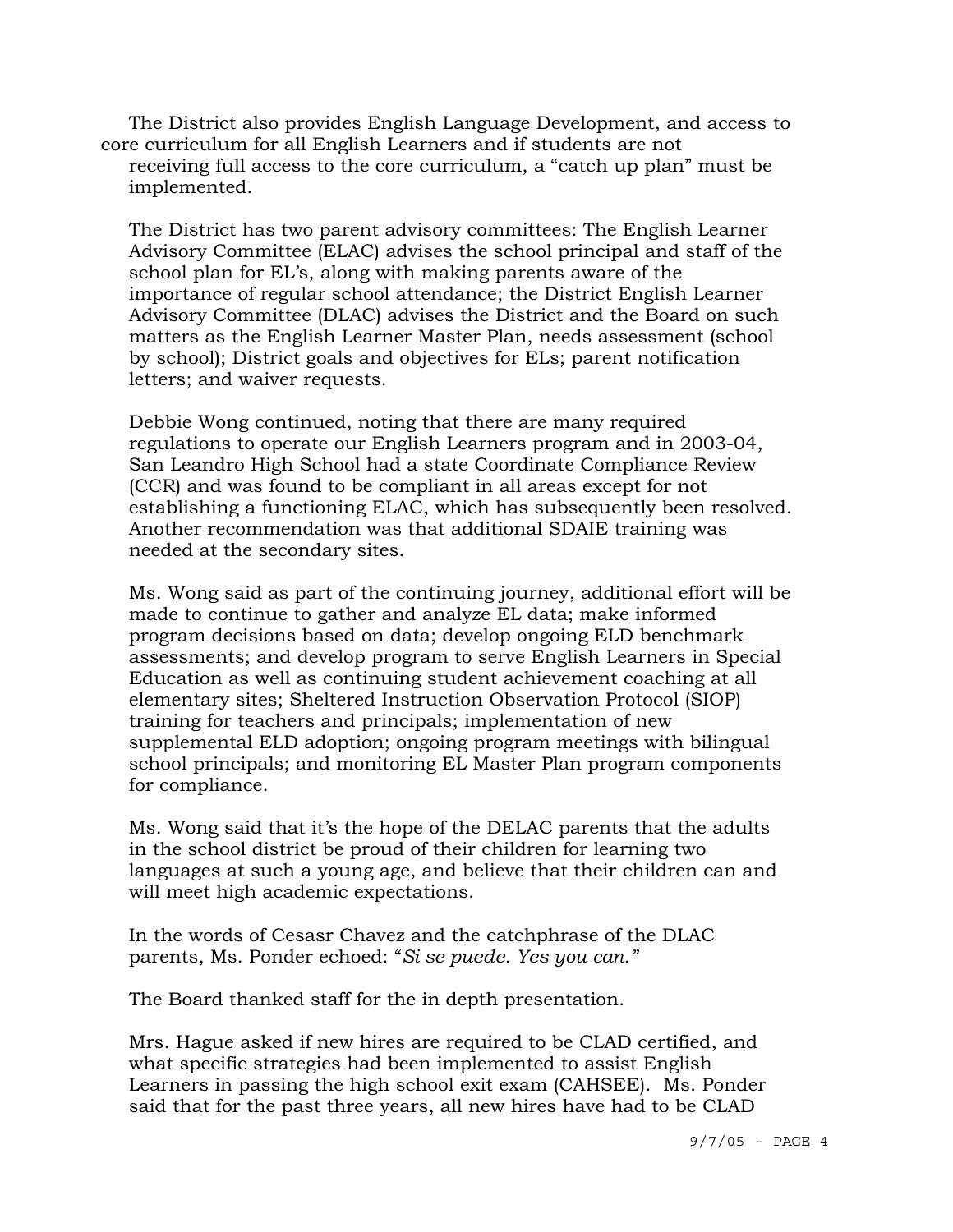certified; however, the state recently dropped CLAD and there would be a new test required as part of their induction. For those students who haven't passed the CASHEE, the District provides targeted CASHEE classes; summer school, and an ELD course for English Learners who are then automatically programmed into a CASHEE prep course.

Mr. Cassidy wanted to know if data was available tracking the performance of English Learners in the bilingual programs through the high school level. Due to data limitations, Ms. Ponder said that they would only be able to go back three years.

With regards to his concern regarding disparities between programs school to school, Ms. Ponder said that currently Wilson and Jefferson are following the same program. Washington however, has changed their bilingual program to meet the needs of the SAIT plan.

As part of the data presentation at the next Board meeting, Mr. Cassidy requested aggregate numbers of how many students are placed in Structured English Immersion, English Language Mainstream, and the Bilingual programs and if EL students' performance played a part in the reason why Garfield's test scores dropped more than any other site in the District.

Mr. Cassidy also requested a copy of tonight's report by email so that he could share it with some of teachers and voiced his disappointment that no one from the community attended the meeting to hear the report.

Ms. Perry said that DLAC plays a very important role, where the core parents (who represent every school site) discuss tests i.e. CASHEE, etc. and stress the importance of that test to the parents, and that their students take it seriously, adding that DLAC is a network of very involved, committed group of parents who pass on information to the community.

# **PUBLIC TESTIMONY ON NON-AGENDA ITEMS**

Mr. Campbell thanked the Board for the Certificate of Commendation, recognizing Leon Glaster and Mike Martinez for all of their efforts in implementing the program; it was a team effort. He also asked that the Board remember Mississippi.

#### **REPORTS**

1) Correspondence – Clerk Davis reported that he had difficulty in accessing the website, so he will have a report at the next meeting.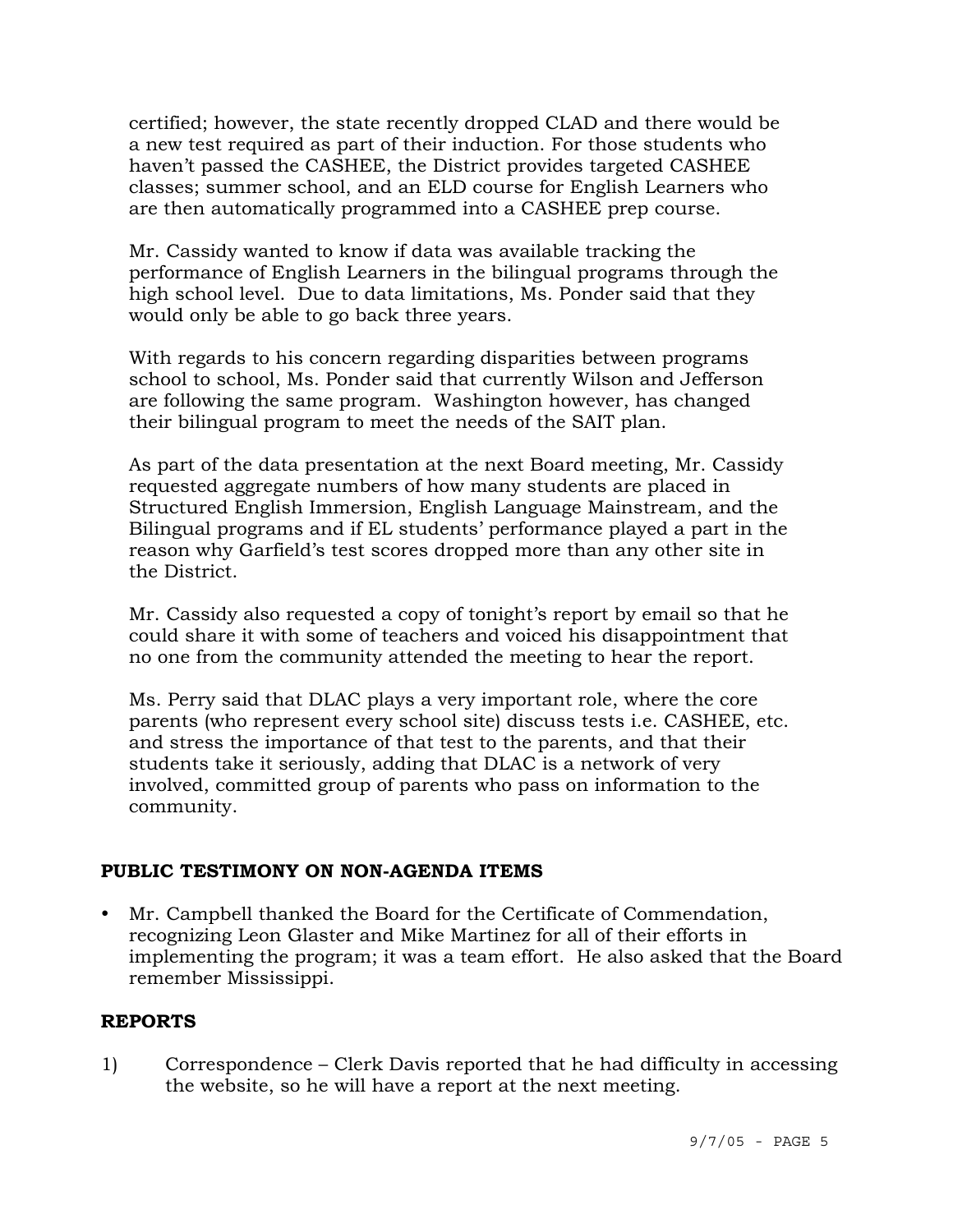2) Superintendent's Report – Superintendent Chris Lim welcomed everyone back to 2005-06. She reported that on the first day of school enrollment was 638 under the projected number; however today, day 5, was only 102 below and that Cabinet met and analyzed how to maximize the enrollment and will be presenting to the principals at a meeting tomorrow, Sept. 8 for their input.

Ms. Lim provided the following updates:

Residency verification is impacting the high school the most as every student needs to verify residency before they can register. As a result, 800 students had not fully registered, however following phone calls from staff, only 139 students have not yet been cleared, giving those students until Friday to provide documentation or they will be dropped. Hearings have been scheduled in the hopes to bring families back to the District and of the 116 home visits made so far, 14 students in the District were determined to have falsified their addresses. She complimented the District Office clerical staff who helped service the long lines of parents and considering what was perceived as some major changes in the process, she felt that things were moving along smoothly.

Blue Ribbon Attendance Program – We are analyzing Garfield Year around school (who is their third month) and they are currently at 97% this year, a gain of 1.03% ADA from last year.

Community Workshops: To continue with the community engagement process, tentative dates for the community workshops have been scheduled for October 17 at Bancroft, October 24 at John Muir, with a possibility of a midweek date of October 26, 10 a.m., at the Marina Community Center for senior citizens.

President Cutter reiterated and the Superintendent confirmed that these were community meetings and would not be agendized meetings, with less than a quorum of Board members attending.

In response to Mr. Davis, Superintendent Lim said that at this time, the total enrollment at the high school was 2473, 23 students below projections, not including the 59 freshmen; 30 sophomores; 34 juniors; and 16 seniors who still need to verify residency.

Requesting identification and students self-registering were issues raised by Mr. Cassidy, after Trustee Hague reported not being asked for I.D. when registering her daughter at the high school, and observing students self-registering. Superintendent Lim confirmed that information, adding that it is about "changing the culture", and that next year full registration will be required at the two middle schools, and home visits will be conducted as part of the appeals process.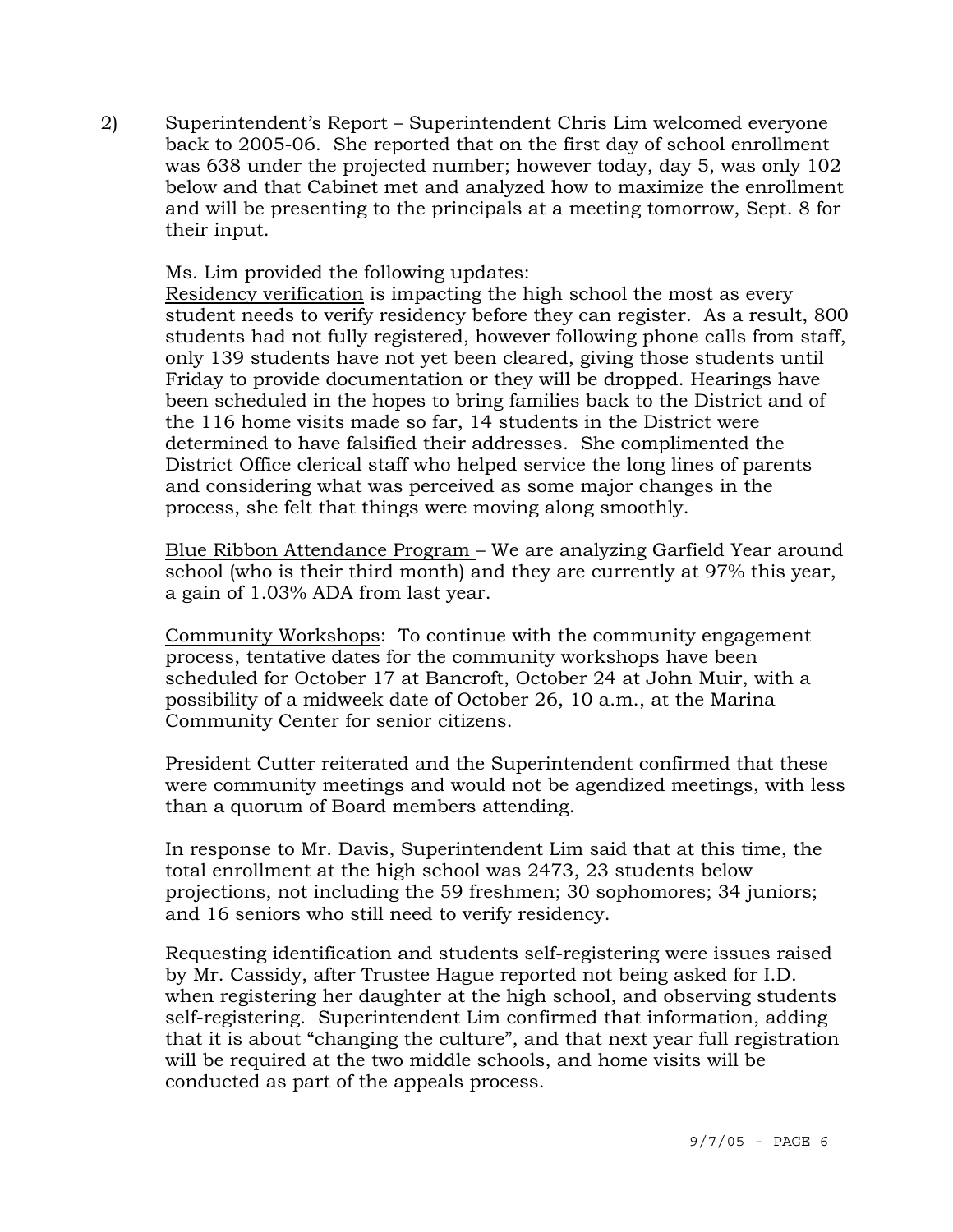Mr. Cassidy thanked the Superintendent for her efforts in trying to "change the culture" and that tremendous efforts had been made; however, it may be a two-year process, suggesting some refinements to the residency form i.e. a box indicating if I.D. was provided. He also felt that students should not be allowed to self-register.

Mrs. Cutter said that the process could be more "user friendly" and disagreed with Mr. Cassidy regarding students self registering, particularly for seniors who have been in the system.

Ms. Lim reminded that Board that a picture I.D. was for guardian identification only when registering a student, not for residency verification. President Cutter disagreed with that requirement also.

Mrs. Hague felt that while registration dates are scheduled for specific grade levels, it was her observation that the parents were creating their own schedules.

#### 3) Board Committee Reports

• Communication – Prior to Mr. Cassidy's report, Superintendent Lim distributed the draft of the community newsletter. Because of the timeline, Mr. Cassidy said that any feedback should be sent to Fern Tiger by email no later than Friday morning, September 9. He explained that the newsletter would be approximately 8-pages, including graphics, and photos, with distribution either by Sept. 30 or October 1.

 District-wide Parents' Reception: As a way of including all key communicators in the District, it was proposed (and the Superintendent agreed) to have a District-wide parents' reception tentatively scheduled for October 7, 3:30 p.m. at the District Office, to thank them for their service to the schools and explain our fiscal issues and goals. He encouraged Board members to attend.

 Community Workshops: Two tentative dates have been scheduled, one at Bancroft and one at Muir. Regarding a possible Saturday date, Superintendent Lim said it was Adult School Principal Susanne Wong's, suggestion that, because seniors usually do not attend weekend or week night events, a midweek meeting on Wednesday, October 26, at 10 a.m. at the Marina Community Center would accommodate those community members.

 Mr. Cassidy explained that the purpose of the workshops would be continue the success created last May by having presentations on successes, achievements, and fiscal realities of our District and then break into group sessions. "What would you do if you had more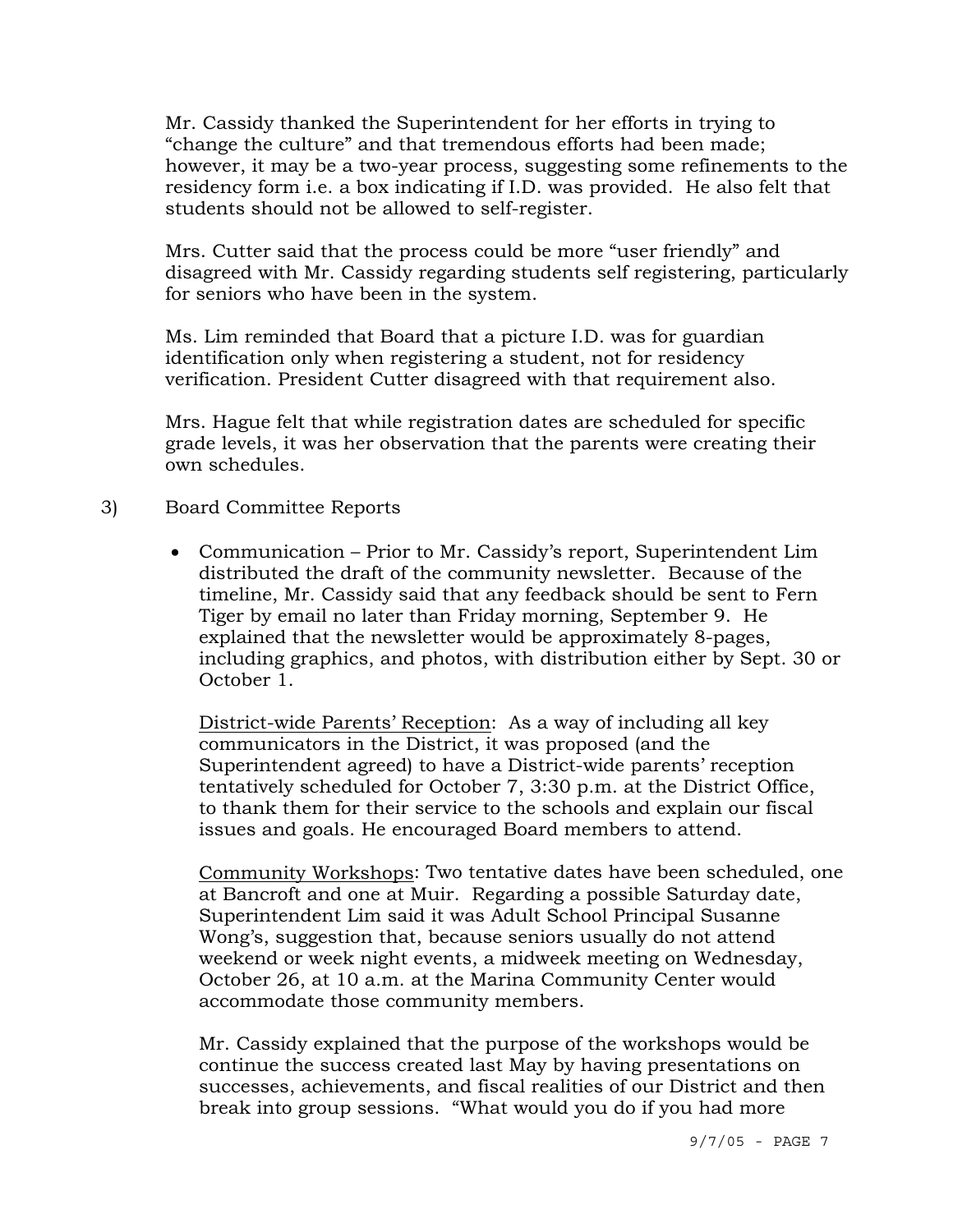money" would be an additional component, adding additional feedback for the possibility of a parcel tax next year.

 The committee will be meeting to finalize the details, stating that District would be hosting these meeting as it was the recommendation of the committee not to propose a Phase II contract with Fern Tiger Associates due to fiscal realities.

 School Construction Memorandum: Feedback was provided to Leon and hopefully will be distributed to parents at the end of the week.

 Ms. Perry thought that the purpose of the District-wide parents reception would be a "meet and greet" with flyers announcing upcoming community meetings, and encouraging them to establish networks for better communication with all the associations throughout out schools.

# 7) Board Representatives' Reports

- Eden Area Regional Occupational Program Mr. Richards reported that they met on September 1 and discussed enrollment, where the number of San Leandro High School students was under projections; approved the goals for ROP and the ROP nepotism policy (he provided the Superintendent with a copy of the goals and the approved nepotism policy and AR if this was something our District would want to implement); and reviewed and approved the unaudited expenditures and actuals for this year (a copy was provided to Mr. Glaster for his information).
- San Leandro Collaborative Mr. Heystek reported that they will be meeting on September 12 continuing to monitor the progress of the Healthy Families for Life Fair on Sept. 24.
- San Leandro Chamber of Commerce Community Partners Committee-Mr. Davis reported that they met on September 7 and provided the following report:
	- Stepping Stone Growth Center would be celebrating their 30<sup>th</sup> Anniversary on October 9 between 2-5 pm at the Dunsmuir House;
	- The City said that because San Leandro isn't large enough to facilitate any hurricane Katrina evacuees; the Oakland naval base is available to house victims of that disaster;
	- United Parents is having an ice cream social, September 8, at the high school;
	- Chamber's Youth Employment Program is continuing to assist between 10-12 individuals each month with resumes, interviews,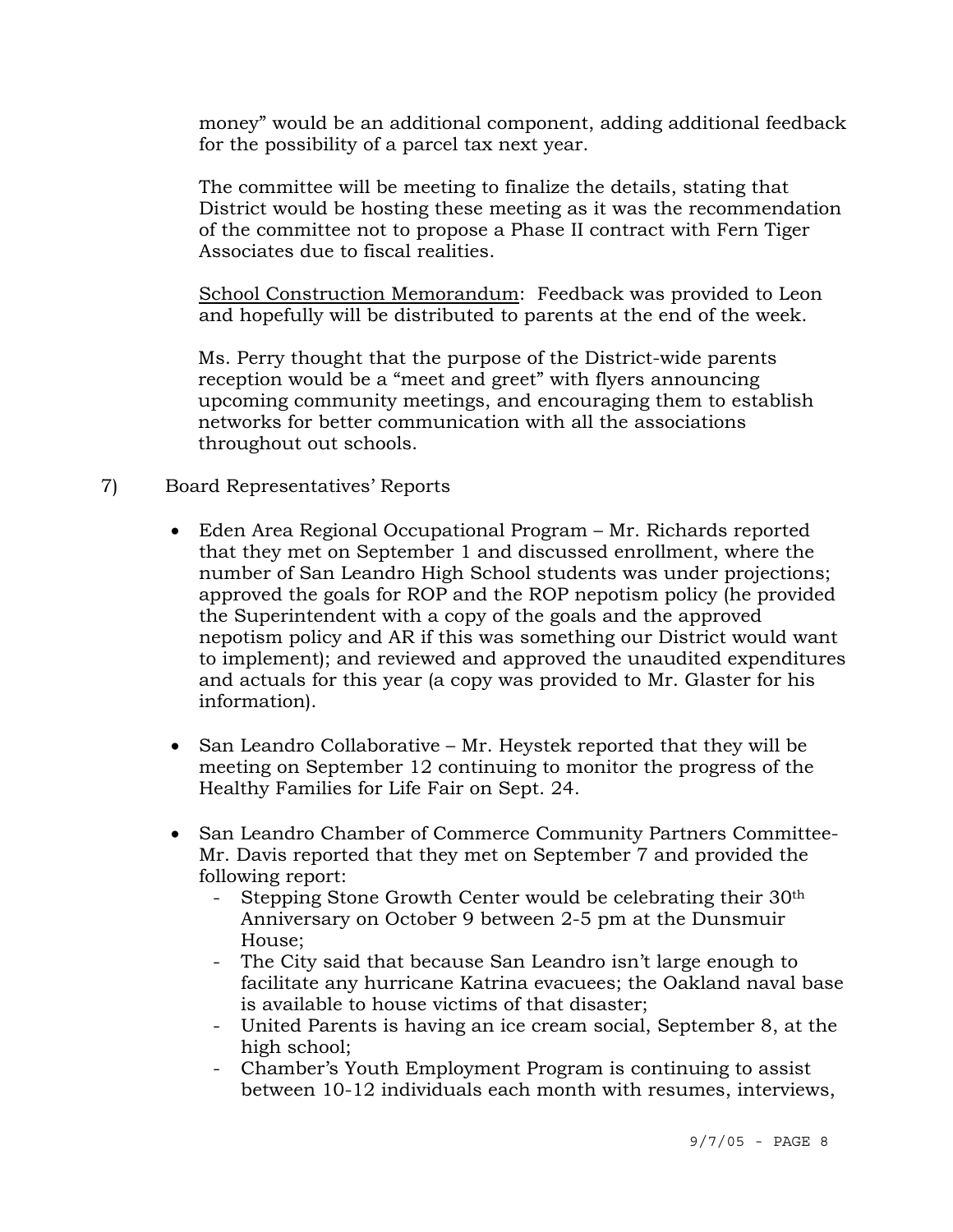and refer them to potential employers; if they are too young to be employed, they share volunteer opportunities;

- Trade Show San Leandro, sponsored by the San Leandro Chamber, will be held September 15. This is a Chamber effort to encourage local business to use the services of local businesses and he had free tickets if anyone was interested;
- October 27 will be the next Chamber block party at the Metro Golf Center:
- Davis Street Center is working with San Leandro High School to host an anti youth violence program tentatively scheduled for November 5.

Mrs. Cutter asked that 4.1-C be removed; and Mr. Davis asked that 1.4-C be removed from the Consent calendar.

# **CONSENT ITEMS**

# General Services

|--|

- 1.2-C Approval of Board Minutes August 23, 2005
- 1.3-C Resolution #05-39 Board Compensation Ray Davis

# Human Resources

- 2.1-C Acceptance of Personnel Report
- 2.2-C Extension of Contract for Superintendent

# Educational Services

3.1-C Non-Public School Contracts

On a motion made by Mr. Richards and seconded by Mr. Davis, the Board approved the remaining consent items by a 7-0 vote.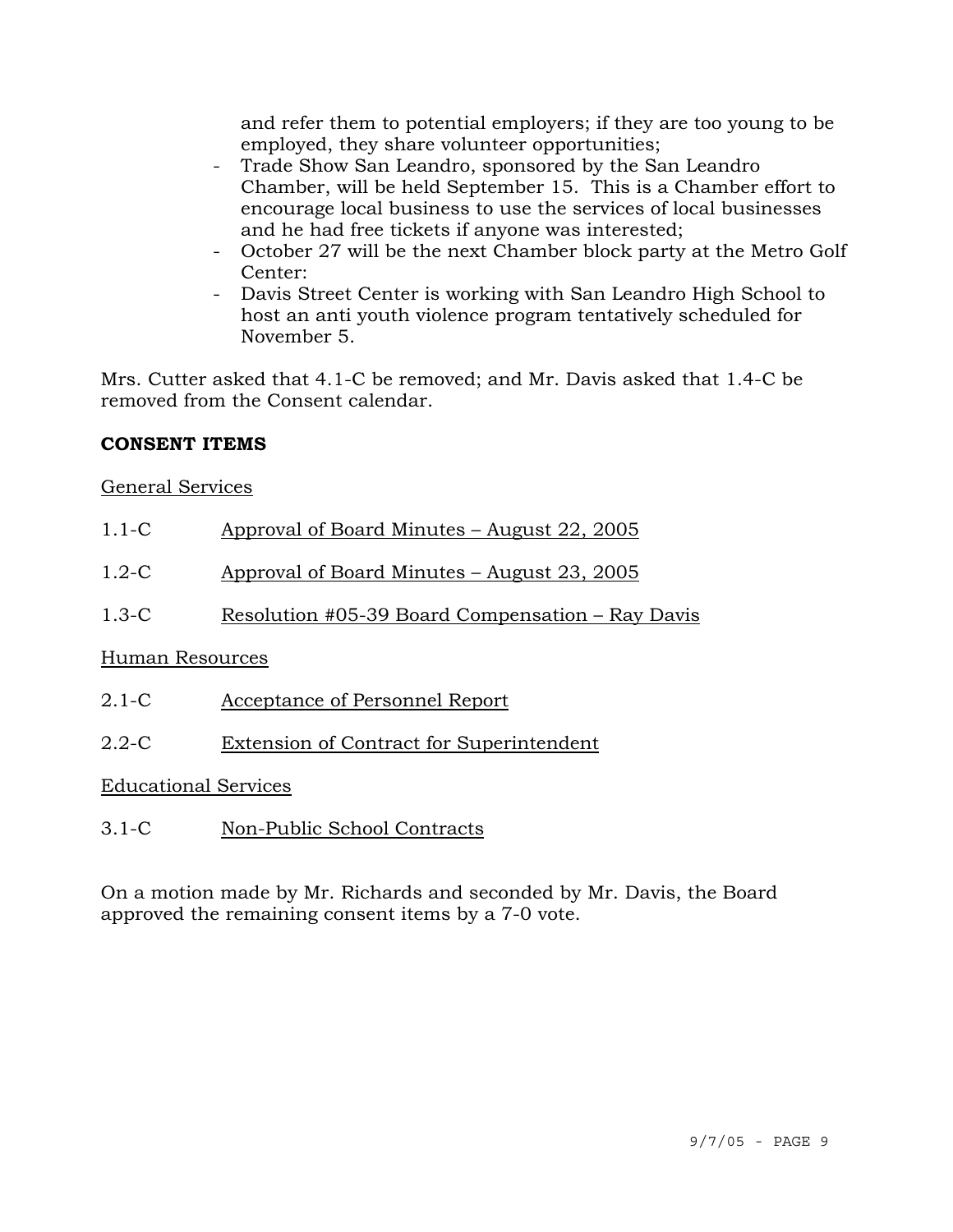#### General Services

# 1.4-C Resolution #05-40, "Walk and Roll to School Day" on October 5, 2005

Mr. Davis announced the October 5 "Walk and Roll to School Day" at Jefferson Elementary School stating that the Board, City Officials, the San Leandro Police Department and the Bay Area Air Quality Management District have been working with principal Larry Johnson. Students will be receiving backpacks and bracelets. He was interested in how many Board members would be attending. Mr. Martinez added that activities would extend through the morning period and include poster and essay contests, and curriculum emphasizing the importance of safety and physical activity would be available.

Mr. Davis said that this year the program is concentrated at Jefferson, as the pilot school for the program, anticipating expanding the program to additional schools next year.

Mr. Davis said that for those parents who drop off their children, they would be receiving an information sheet as to the proper rules and etiquette for dropping off the students.

Ms. Perry said that a City pamphlet on school safety tips should be included. Mr. Davis said that there would a number of information items distributed to parents including a map on the safest route to take to school.

On a motion made by Mr. Davis and seconded by Mr. Heystek, the Board approved Resolution #05-40, "Walk and Roll to School Day" on October 5, 2005 by a 7-0 vote.

#### Business, Operations and Facilities

# 4.1-C Change Order #16 – Jefferson Elementary School – Increment II

Mrs. Cutter wanted to make sure the community was aware that there are costs associated with having other agencies, i.e. Davis Street Community Center use our facilities. Mr. Cassidy suggested a written explanation could be distributed to a wider audience explaining how we are helping our community beyond the K-12 instruction.

On a motion made by Mr. Davis and seconded by Mr. Richards, the Board approved Change Order #16 for Fedcon General Contractors, Inc. for the Jefferson Elementary School – Increment II, Bid Package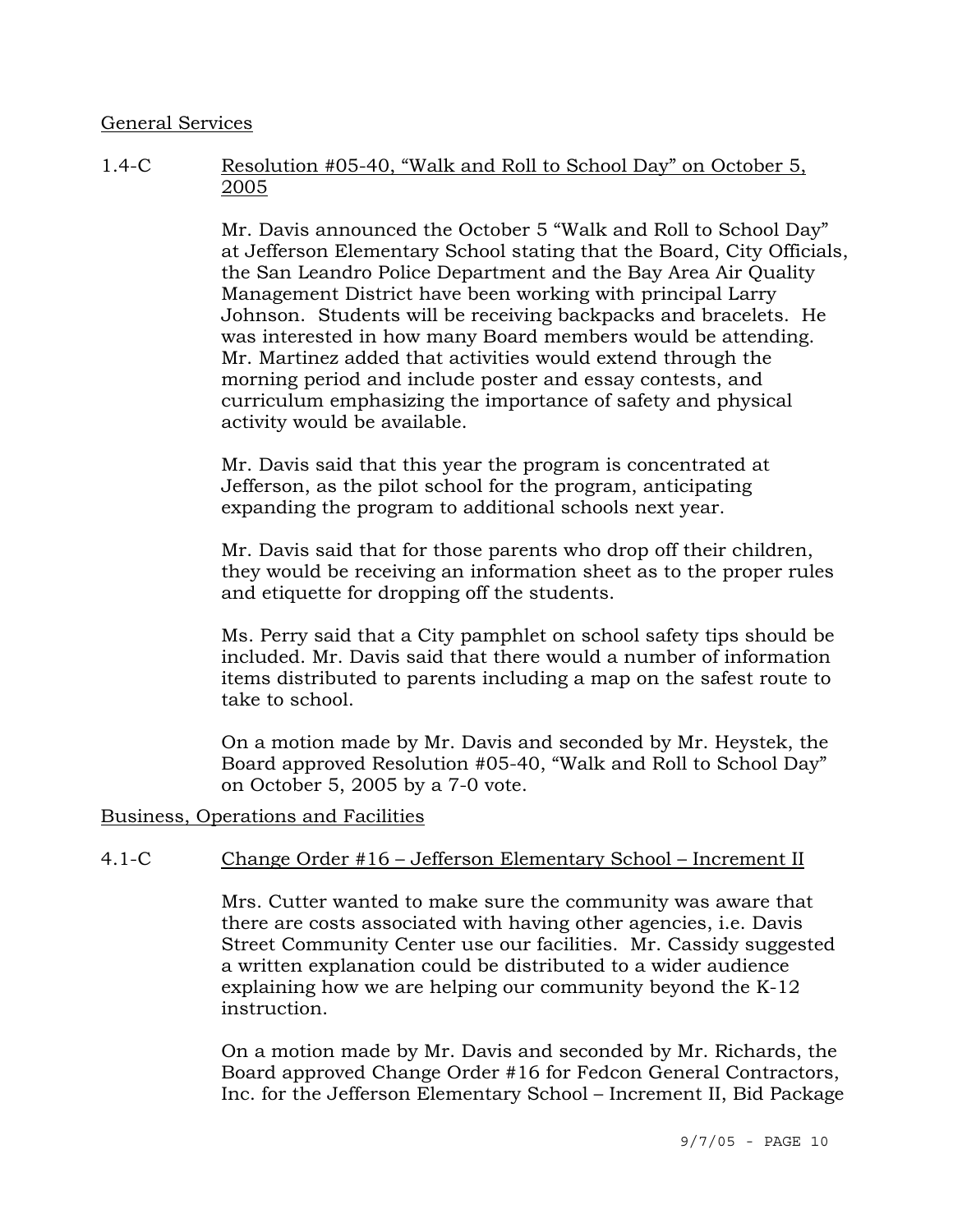#### No. 03-01 by a 7-0 vote.

#### **ADDITIONAL SUGGESTIONS AND COMMENTS FROM BOARD MEMBERS**

- y Mr. Richards was able to visit every school on the first day of school except Roosevelt and Madison and was very proud of the way the school sites look, complimenting staff, custodial, and maintenance for all of their work. In an effort to raise money for the victims of hurricane Katrina, Mr. Richards reported the his wife and him would be co-sponsoring a pancake breakfast, along with the Alameda County Firefighters Association, San Leandro Police Department, and the City on Saturday, October 1 at the Estudillo Fire Station from 8-12 noon; there would be a blood drive the same day at the San Leandro Main Library, including information booths about disaster preparedness and a silent auction with the money raised going to the American Red Cross. He said he will be discussing with the Superintendent the District's involvement. He has already spoken to Activities Director, Nancy Boissevain, at the high school and ways students from the service groups can volunteer their services.
- Mr. Davis said that he has been receiving some very positive unsolicited feedback from stakeholders who have been interviewed by Fern Tiger Associates. He requested clarification regarding Board acceptance of donations, adding that Wilson was the recipient of backpacks donated by Costco and had not seen that on an agenda. He would also like to see Costco rotate their generosity to other sites. President Cutter offered to explain the fundamentals of E-script to him as he has been receiving questions regarding this from parents.
- Mr. Cassidy shared an email he received regarding overcrowding and challenges at the high school during the lunch period, and lack of lockers available for students. Superintendent Lim said she followed-up on the shortage of lockers and would inform the Board in her *Confidentially Speaking.*  He also reported sharing an email with the Superintendent regarding a safety issue at Jefferson.

 He thought it would be a nice gesture to send Washington Elementary a "Thank You" gift from the Board for their outstanding success this year towards exiting the SAIT program at the end of this year, suggesting that the Board could donate a portion of their monthly stipend, so the principal could use it at her discretion, possibly a catered lunch for teachers and staff.

 Board members agreed that recognition would be in order however, felt that other ways, without including a monetary award, would be more appropriate; such as attending a PTA meeting and donating refreshments; meeting with students and teachers during lunch, or adopting book for the school's library. Ms. Perry felt that celebrating successes should be part of the culture, and should be acknowledged by the Board but was not in favor of the monetary approach.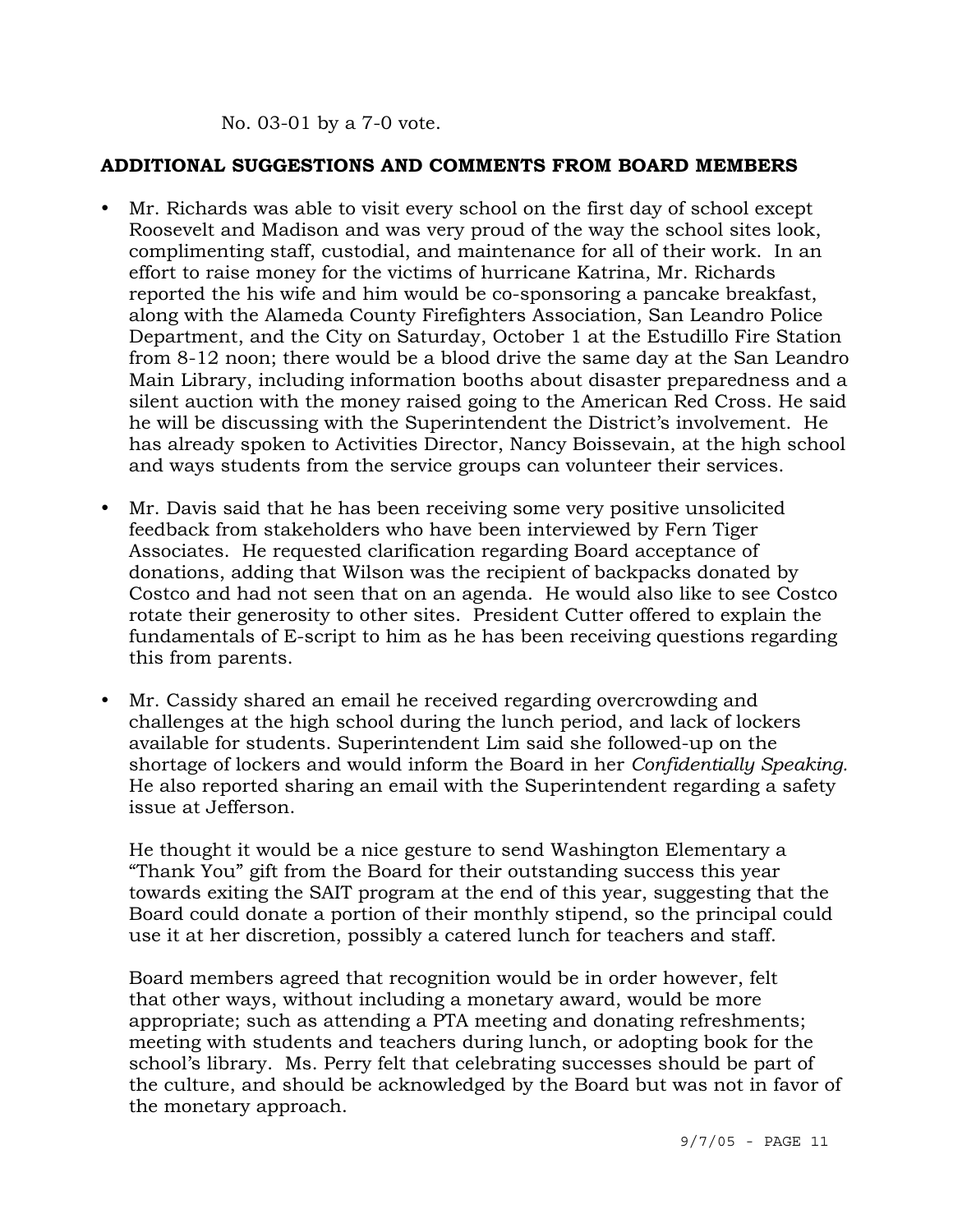Mrs. Hague agreed that we needed to create a culture celebrating the successes of all District staff, and would consider sending a "treat" i.e. bagels and coffee to the Washington staff.

 It was the consensus of the Board for the Superintendent to speak with the principal of Washington to schedule a time for the Board to meet with them. Mr. Cassidy added that he attended Washington's first PTA meeting and voiced his congratulations for their effort.

 In an effort to create visibility for the District, Mr. Cassidy announced the following community events:

- Project Literacy "Trivia Bee" on October 21. He will be sponsoring a team this year, suggesting that the Superintendent consider participating and that the Board or District may want to sponsor a team; sponsorship money goes towards literacy education in our community;
- Mr. Cassidy said that he was considering planning the Chamber Board planning retreat at the end of the October, and wanted to know if other Board members would be interested in attending;
- He spoke to the Floresta Homeowners on September 26, along with Trustee Hague; He plans on speaking to the Roosevelt PTA on October 20 and encouraged all members to speak at PTA and homeowners' association meetings;
- Regarding his request for a joint school board/San Leandro High School leadership meeting, Mrs. Cutter said that the students are not ready to have such a meeting, but she would continue to follow up;
- Mr. Cassidy said that he received an invitation to a free leadership academy for public officials sponsored by the Latino Caucus of California on September 23 and 24;
- In response to Mr. Cassidy, Superintendent Lim said that the STAR test results would be presented at the September 20 Board meeting;
- Other topics he raised included outdoor lighting at John Muir and when the Voc Ed Advisory Committee would be meeting, adding that they needed to meet before the Voc Ed presentation in October; Superintendent Lim said that in discussions with Associate Principal Linda Granger, she would like things to be a little more settled at the high school before scheduling a meeting.
- y Ms. Perry reported on the Muir construction committee meeting. She provided a copy of the presentation to the Board, thanking Mr. Glaster and Ms. Wong for their leadership stating that feedback received indicated that the "District cares".

 She requested that LinkCrew coordinators Cheryl Farley and Sean Tobin be recognized for the success of the program which provides mentors to freshmen students, adding that on orientation day United Parents provided a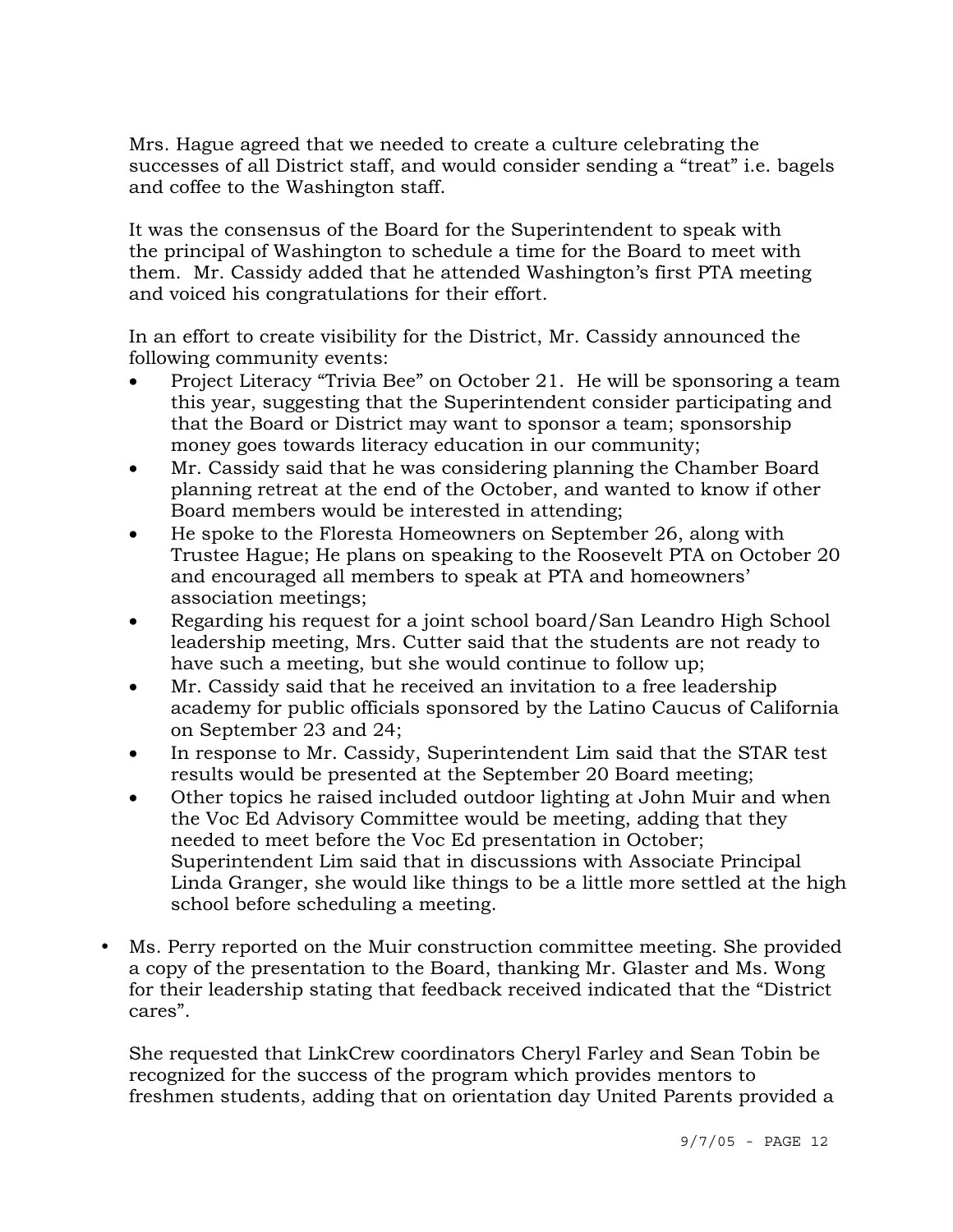small presentation and tours for the parents of the incoming freshmen while they were meeting Link leaders, each other, and their school.

 At the sites that she attended, the first day of school went smoothly. She shared her appreciation to staff regarding Constitution Day, reporting that policy changes regarding Constitution Day and the William Lawsuit were up and coming with Mrs. Hague adding that the Williams lawsuit now includes certification that teachers are appropriately placed and there are no vacancies.

- Mrs. Hague attended the first day of school at San Leandro High School and Muir as a parent and felt that both sites had very nice beginnings; adding that currently no freshmen have lockers and her concern about the apparent shortage of lockers. She commended Muir for their fabulous orientation program; it was a wonderful experience and gave her a lot of confidence in the Muir staff and administration.
- y Mrs. Cutter announced the Facility meeting, September 8, at 8:30 a.m. at the District Office. Amy Furtado, principal of San Leandro High will be attending with some students so that they are aware that conversations regarding the fence issue have begun. Ms. Furtado plans to meet with faculty on September 9 for further discussion.